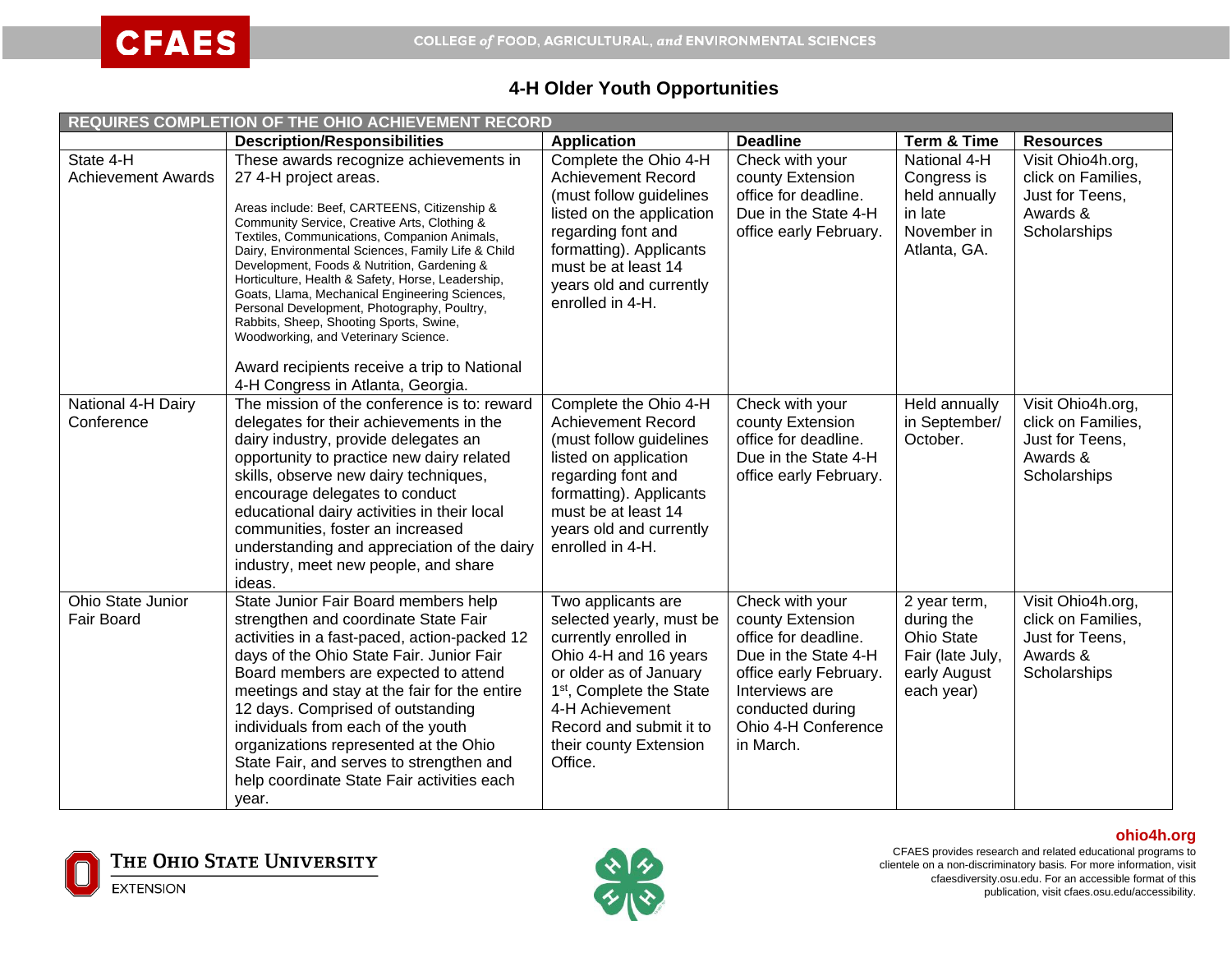| Ohio Township<br>Association 4-H<br><b>Local Government</b><br>Award | Established in an effort to encourage and<br>inspire more 4-H teens to become<br>responsible citizens who are involved in<br>local government. This award is designed<br>to reinforce the importance of having youth<br>become contributing citizens in their<br>communities. Two teens are selected<br>annually to win this \$1500 award.                                                                                                                                 | Complete the State 4-H<br><b>Achievement Record</b><br>and submit it to their<br>county Extension Office.<br>Applicants must be<br>seniors, have<br>completed a 4-H local<br>government activity,<br>and plan to attend<br>college after high<br>school. | Check with your<br>county Extension<br>office for deadline.<br>Due in the State 4-H<br>office early February.                                              | Winners<br>notified in<br>spring.                                                                                            | Visit Ohio4h.org,<br>click on Families,<br>Just for Teens,<br>Awards &<br>Scholarships                     |
|----------------------------------------------------------------------|----------------------------------------------------------------------------------------------------------------------------------------------------------------------------------------------------------------------------------------------------------------------------------------------------------------------------------------------------------------------------------------------------------------------------------------------------------------------------|----------------------------------------------------------------------------------------------------------------------------------------------------------------------------------------------------------------------------------------------------------|------------------------------------------------------------------------------------------------------------------------------------------------------------|------------------------------------------------------------------------------------------------------------------------------|------------------------------------------------------------------------------------------------------------|
| <b>STATE LEVEL BOARDS AND COUNCILS</b>                               |                                                                                                                                                                                                                                                                                                                                                                                                                                                                            |                                                                                                                                                                                                                                                          |                                                                                                                                                            |                                                                                                                              |                                                                                                            |
|                                                                      | <b>Description/Responsibilities</b>                                                                                                                                                                                                                                                                                                                                                                                                                                        | <b>Application</b>                                                                                                                                                                                                                                       | <b>Deadline</b>                                                                                                                                            | <b>Term &amp; Time</b>                                                                                                       | <b>Resources</b>                                                                                           |
| 4-H Event Youth<br>Assistants                                        | This groups of teens assists with 3 or more<br>state fair events. Selected individuals must<br>attend a training in July.                                                                                                                                                                                                                                                                                                                                                  | 13-18 year olds may<br>apply. Must have been<br>a 4-H member for at<br>least 1 year prior to<br>application.                                                                                                                                             | <b>May 15</b>                                                                                                                                              | June 1-August<br>31                                                                                                          | Visit Ohio4h.org,<br>click on Families,<br>and then Just for<br>Teens.<br>go.osu.edu/4HEYA                 |
| Ohio 4-H Teen<br>Leadership Council                                  | TLC is a statewide group of 4-H teens and<br>young 4-H alumni that provides a youth<br>stakeholder perspective in the planning,<br>implementation, and evaluation of Ohio 4-H<br>programming. In the process, council<br>members develop knowledge, skills,<br>attitudes, and aspirations needed for future<br>success.                                                                                                                                                    | Applicants must be age<br>14 to 18 as of January 1<br>of the year of<br>application. Individuals<br>apply for different levels<br>of involvement.                                                                                                        | Friday following the<br>Ohio State Fair -<br>August 12<br>(Leadership roles<br>have an earlier<br>deadline, but must<br>have previous TLC<br>involvement). | 1 year term<br>beginning in<br>September. 4-<br>8 face to face<br>meetings/conf<br>erence calls,<br>self-led group<br>tasks. | Visit Ohio4h.org,<br>click on Families,<br>and then Just for<br>Teens.<br>go.osu.edu/TLC                   |
| Ohio 4-H Fashion<br><b>Board</b>                                     | This is a small group of outstanding 4-H<br>youth involved in 4-H textiles and clothing<br>projects. State Fashion Board members<br>are selected from across the state to:<br>a) Assist in conducting Ohio State Fair 4-H<br><b>Fashion Revue:</b><br>b) Assist with educational programming<br>efforts related to textiles and clothing at<br>county, regional, and state-wide events;<br>Serve as an advocate for Ohio's 4-H<br>textiles & clothing projects & programs. | Up to 20 older youth<br>applicants selected from<br>across the state, as<br>nominated by the<br>county (1 per county).<br>Must complete a State<br><b>Fashion Board</b><br>application and an<br>interview at the Ohio<br>State Fair.                    | Due at the time of<br>registration the day<br>the applicant<br>competes in the State<br>4-H Fashion Revue<br>at the Ohio State<br>Fair.                    | 1 year term,<br>meets 4-5<br>times<br>throughout the<br>year. Youth<br>may only<br>serve one<br>term.                        | Visit Ohio4h.org,<br>click on Families,<br>and then Just for<br>Teens.<br>go.osu.edu/<br>statefashionboard |

## Page 2

Created by K. Bruynis, T. Horvath, J. Rockey, J. Williams Ohio 4-H **Adapted from J. Hoyt, 2014** 

Last Updated by S. Longo 11/2021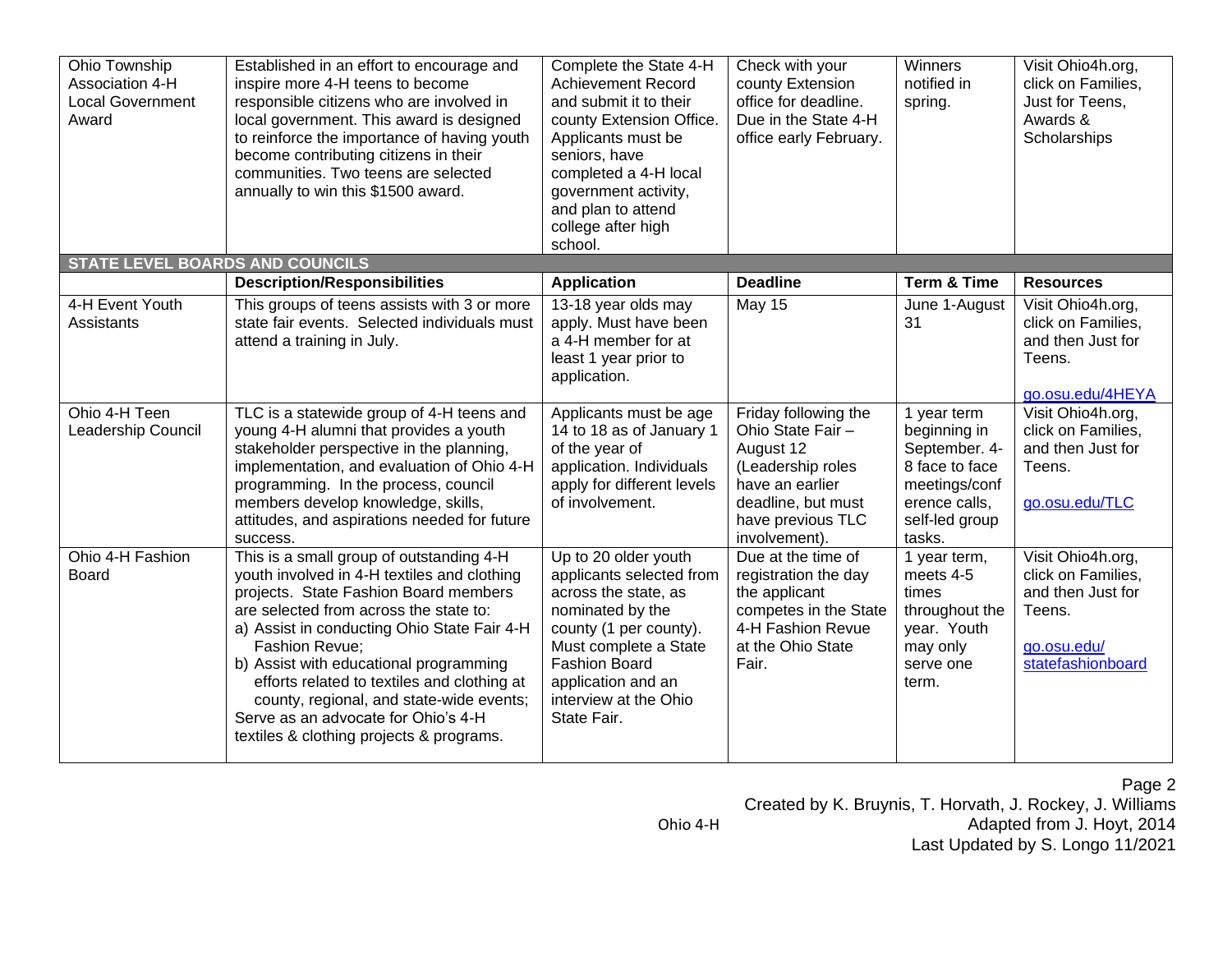| STATE, NATIONAL, AND INTERNATIONAL TRIPS AND OPPORTUNITIES |                                                                                                                                                                                                                                                                                                                                                                                                                                                                                                           |                                                                                                                                           |                                                                     |                                                                                                                                                                                                                                                                                              |                                                                                                                                                                  |
|------------------------------------------------------------|-----------------------------------------------------------------------------------------------------------------------------------------------------------------------------------------------------------------------------------------------------------------------------------------------------------------------------------------------------------------------------------------------------------------------------------------------------------------------------------------------------------|-------------------------------------------------------------------------------------------------------------------------------------------|---------------------------------------------------------------------|----------------------------------------------------------------------------------------------------------------------------------------------------------------------------------------------------------------------------------------------------------------------------------------------|------------------------------------------------------------------------------------------------------------------------------------------------------------------|
|                                                            | <b>Description/Responsibility</b>                                                                                                                                                                                                                                                                                                                                                                                                                                                                         | <b>Application</b>                                                                                                                        | <b>Deadline</b>                                                     | <b>Term &amp; Time</b>                                                                                                                                                                                                                                                                       | <b>Resources</b>                                                                                                                                                 |
| Ohio 4-H Conference                                        | Held at the Greater Columbus Convention<br>Center, this day-long conference provides<br>teens with educational sessions pertaining<br>to 4-H projects, 4-H opportunities,<br>leadership development, and current<br>events. Includes buffet lunch and<br>opportunities for networking.                                                                                                                                                                                                                    | Open to all teens!                                                                                                                        | February 11, 2022;<br>Cost: \$40                                    | March 12,<br>2022                                                                                                                                                                                                                                                                            | Visit Ohio4h.org,<br>click About, Ohio 4-<br>H Conference                                                                                                        |
| Ohio Youth Capital<br>Challenge (OYCC)                     | OYCC is for youth interested in learning<br>more about public policy, advocacy,<br>citizenship and local government. Youth<br>from across Ohio work in teams to<br>research a community issue, work with<br>college-age mentors and share their<br>solutions in a public format. Teams have<br>the opportunity to meet with legislators and<br>aides to understand the development and<br>implementation of public policies. OYCC is<br>a partnership between Ohio 4-H, Ohio FFA<br>and Ohio Farm Bureau. | Open to high school<br>youth in 4-H, FFA, or<br>Ohio Farm Bureau. 40<br>teens selected through<br>the nomination/<br>application process. | Delegate<br>Nominations /<br>Applications due<br>December 17, 2021. | In 2022, the<br>program will be<br>held virtually with<br>new curriculum<br>releasing bi-<br>weekly through<br>Google<br>Classroom.<br>Independent work<br>will take place<br>over a four-month<br>period, as teams<br>work with mentors<br>to prepare their<br>policies /<br>presentations. | <b>Contact Sally</b><br>McClaskey<br>(mcclaskey.12@osu<br>.edu)<br>Application:<br>http://go.osu.edu/<br><b>OYCC2022</b>                                         |
| <b>Buckeye Leadership</b><br>Workshop                      | Held at Recreation Unlimited in Ashley,<br>OH. This learning, sharing "workshop" is<br>intended as a balanced program of social,<br>physical, mental, and spiritual activities.<br>It's powerful learning environment in which<br>anyone who works with people,<br>professionally or informally, can develop<br>programming for youth or adults.                                                                                                                                                          | 15 years old or a<br>freshman in High<br>School or older                                                                                  | Estimated cost is<br>\$375, scholarships<br>are available!          | March 23-27,<br>2022                                                                                                                                                                                                                                                                         | http://www.buckeyelea<br>dership.com/<br><b>Contact Christy</b><br>Leeds<br>(leeds.1@osu.edu)<br>or Amanda Raines<br>(raines.74@osu.edu)<br>for more information |
| International<br>Programs &<br>Exchanges                   | Due to ongoing concerns related to COVID<br>and international travel, Ohio 4-H will not<br>be participating in the States' 4-H<br>International Program through at least<br>2023 for both hosting and traveling.                                                                                                                                                                                                                                                                                          |                                                                                                                                           |                                                                     |                                                                                                                                                                                                                                                                                              | Visit Ohio4h.org.<br>click Statewide<br>Programs,<br>International<br>Programs                                                                                   |

Page 3 Created by K. Bruynis, T. Horvath, J. Rockey, J. Williams Ohio 4-H **Adapted from J. Hoyt, 2014** Last Updated by S. Longo 11/2021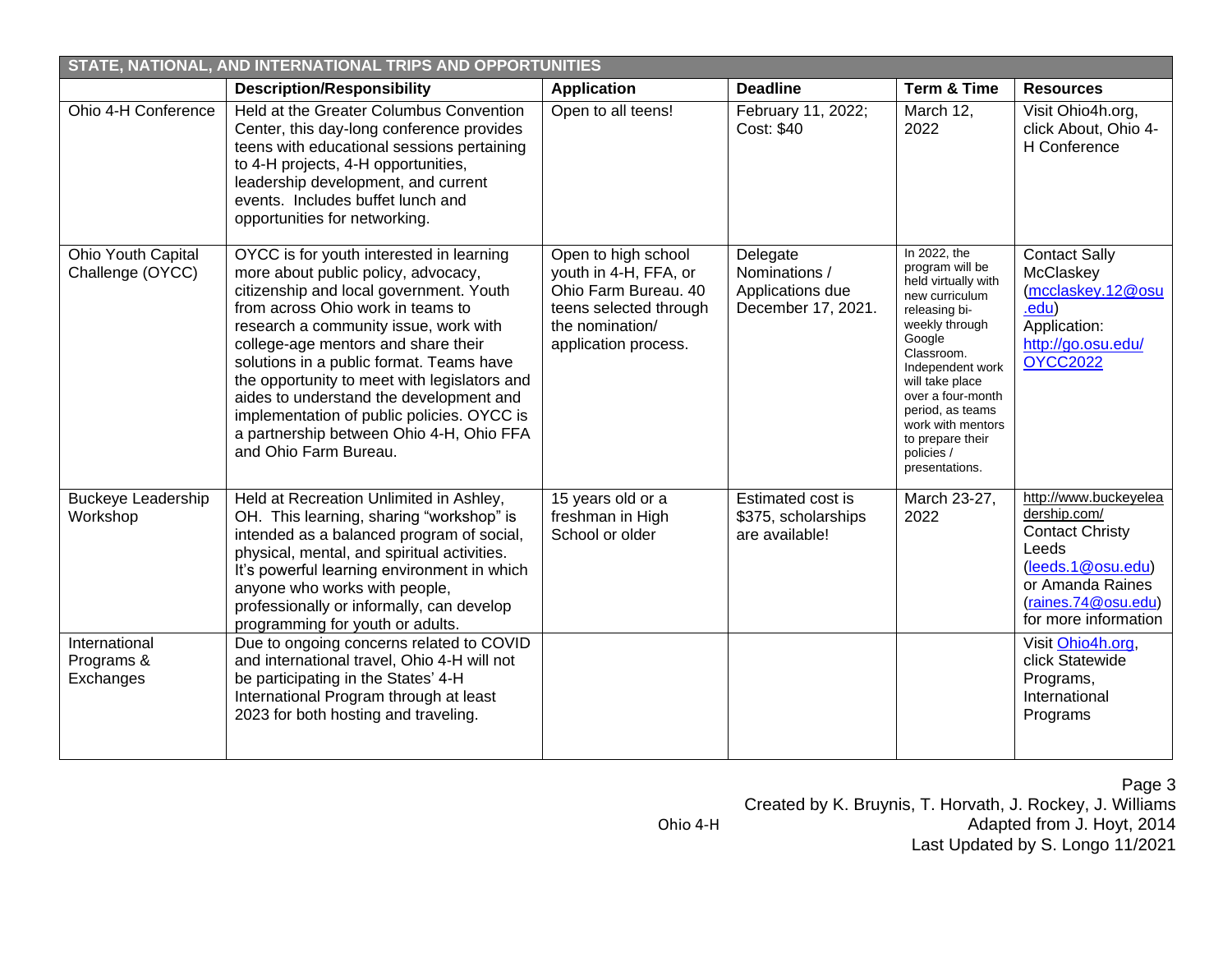| Citizenship<br><b>Washington Focus</b><br>(CWF)                                                                    | Hosted in Washington, D.C. - Gives 4-H<br>youth the opportunity to explore, develop,<br>and refine the civic engagement skills they<br>need to be outstanding leaders in their<br>home communities and at the national<br>level. Through sightseeing tours in the<br>living classroom of Washington, D.C. and<br>hands-on educational workshops, youth<br>will learn about the history of our nation,<br>the leaders who have shaped it, and how<br>they can apply the leadership and<br>citizenship skills they have learned at CWF<br>when they return. | Open to 4-H youth in<br>high-school, application<br>process varies by<br>county                          | County reservations<br>are due February 15,<br>2022. Full payment<br>(estimated $~51700$ )<br>due March 15, 2022.                         | June 12-17;<br>June 19-24,<br>2022<br>(depending on<br>county) | Visit<br>go.osu.edu/CWF                                                                                        |
|--------------------------------------------------------------------------------------------------------------------|-----------------------------------------------------------------------------------------------------------------------------------------------------------------------------------------------------------------------------------------------------------------------------------------------------------------------------------------------------------------------------------------------------------------------------------------------------------------------------------------------------------------------------------------------------------|----------------------------------------------------------------------------------------------------------|-------------------------------------------------------------------------------------------------------------------------------------------|----------------------------------------------------------------|----------------------------------------------------------------------------------------------------------------|
| Leadership<br><b>Washington Focus</b><br>(LWF) Cancelled for<br>2022                                               | National 4-H Council has made the difficult<br>decision to not host LWF in 2022.                                                                                                                                                                                                                                                                                                                                                                                                                                                                          | Open to youth in 7 <sup>th</sup> -9 <sup>th</sup><br>grades, application<br>process varies by<br>county. |                                                                                                                                           |                                                                | Visit<br>go.osu.edu/LWF                                                                                        |
|                                                                                                                    | <b>STATE CAMP (AND COUNSELOR) OPPORTUNITIES</b>                                                                                                                                                                                                                                                                                                                                                                                                                                                                                                           |                                                                                                          |                                                                                                                                           |                                                                |                                                                                                                |
|                                                                                                                    | <b>Description/Responsibility</b>                                                                                                                                                                                                                                                                                                                                                                                                                                                                                                                         | <b>Application</b>                                                                                       | <b>Deadline</b>                                                                                                                           | <b>Term &amp; Time</b>                                         | <b>Resources</b>                                                                                               |
| Ohio 4-H Shooting<br><b>Education Camp</b><br>Teens/Alumni may<br>also apply as<br>counselors for this<br>program. | Held at Canter's Cave 4-H Camp -<br>Jackson, OH Select a shooting sports<br>discipline to focus on for the week, and<br>enjoy other traditional 4-H camp activities.                                                                                                                                                                                                                                                                                                                                                                                      | Ages 9-12 (Junior) or<br>12-18 (Senior)                                                                  | Registration due mid-<br>June. Estimated cost is<br>\$230-330.00<br>*Scholarships available<br>Counselor applications<br>due early March. | July 15-17<br>(Junior) and<br>July 24-29,<br>2022 (Senior)     | Visit Ohio4h.org,<br>click on Statewide<br>programs, Ohio 4-H<br>Shooting Sports, 4-<br>H Shooting Ed.<br>Camp |
| State 4-H Leadership                                                                                               |                                                                                                                                                                                                                                                                                                                                                                                                                                                                                                                                                           |                                                                                                          |                                                                                                                                           |                                                                |                                                                                                                |

Page 4 Created by K. Bruynis, T. Horvath, J. Rockey, J. Williams Ohio 4-H **Adapted from J. Hoyt, 2014** Last Updated by S. Longo 11/2021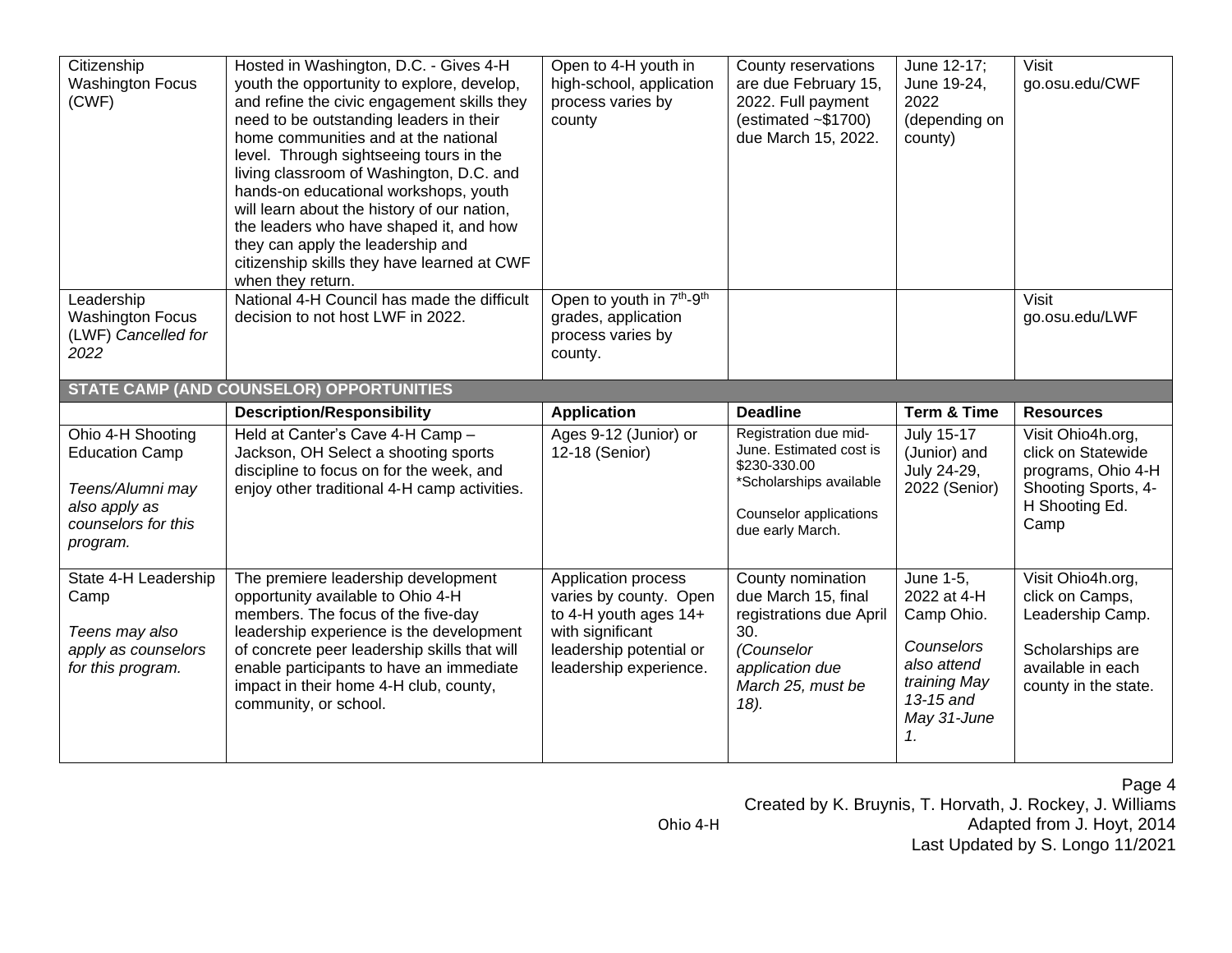| Ohio Military Kids<br>Camp Counselor                                            | Programs are designed for military youth to<br>help them find positive ways to meet others<br>who share the experience of growing up in<br>a military family and to cope with the<br>challenges of their family member's<br>deployment. Residential camping is one<br>such program; camp is held at Kelleys<br>Island. Counselors are needed for Youth<br>Camp (9-11 year old campers) and Teen<br>Camp (12-15 year campers).        | Application and<br>interview required;<br>teens must be 16 and<br>older. 4-H and/or<br>military background is<br>not required, but<br>helpful. Ideal for<br>counselors looking for a<br>new challenge; this<br>should not be the first<br>year of counseling<br>experience. | Applications are<br>available in<br>December and are<br>due by February.                | One day<br>training held in<br>early summer<br>in Columbus.<br>Youth Camp:<br>Aug. 7-11,<br>training Aug. 5-6;<br>Teen Camp:<br>Aug. 1-5, training<br>July 30-31 | <b>Visit</b><br>go.osu.edu/OMK<br>and contact<br>Theresa Ferrari at<br>ferrari.8@osu.edu<br>for more<br>information.                   |
|---------------------------------------------------------------------------------|--------------------------------------------------------------------------------------------------------------------------------------------------------------------------------------------------------------------------------------------------------------------------------------------------------------------------------------------------------------------------------------------------------------------------------------|-----------------------------------------------------------------------------------------------------------------------------------------------------------------------------------------------------------------------------------------------------------------------------|-----------------------------------------------------------------------------------------|------------------------------------------------------------------------------------------------------------------------------------------------------------------|----------------------------------------------------------------------------------------------------------------------------------------|
| Sea Camp<br>Counselors can apply<br>who are 18 or older<br>at the time of camp. | Held on Kelleys Island. Campers learn<br>about one of Ohio's most important<br>resources: Lake Erie! You'll be in, on, and<br>around the water as you explore the<br>science of the lake, learn marine- related<br>skills, and discover the history and<br>recreational uses of our great lake. Sea<br>Campers will learn about safe boating in<br>Ohio and have the opportunity to earn their<br>Ohio Boater Education Certificate. | Teens ages 15 to 17 (as<br>of the first day of camp)                                                                                                                                                                                                                        | Registration due<br>annually June 1.<br>Estimated cost \$450,<br>due with registration. | July 15-19,<br>2022                                                                                                                                              | <b>Visit</b><br>go.osu.edu/SeaCamp<br>for more<br>information; contact<br>Kayla Oberstadt at<br>oberstadt.1@osu.edu<br>for information |
| <b>Forestry Wildlife</b><br>Camp                                                | Join Ohio 4-H and Hocking College at<br>Canters Cave 4-H Camp for a weekend<br>learning about forestry & wildlife education,<br>fishing, hiking, tree climbing, and career &<br>college information!                                                                                                                                                                                                                                 | Ages 12-18                                                                                                                                                                                                                                                                  | Registration available<br>in January and due in<br>March.                               | April 22-24,<br>2022                                                                                                                                             | <b>Contact Tracy</b><br>Winters at<br>winters.5@osu.edu                                                                                |
| Carving New Ideas<br>Camp (CNI)                                                 | CNI is a statewide teen leadership camping<br>opportunity for any 4-H members in grades<br>8-12. The focus is on improving skills in<br>critical thinking and program facilitation.<br>This unique event is planned and facilitated<br>by the Collegiate 4-H Club at The Ohio<br>State University.                                                                                                                                   | Open to any 4-H<br>member in grades 8-12.<br>Registration is<br>completed<br>electronically.                                                                                                                                                                                | Registration is due in<br>October. Estimated<br>cost is \$75.                           | Weekend<br>camp offered<br>in November<br>at 4-H Camp<br>Ohio                                                                                                    | <b>Contact Beth</b><br>Boomershine at<br>boomershine.10@osu.edu<br>for more information                                                |

Page 5 Created by K. Bruynis, T. Horvath, J. Rockey, J. Williams Ohio 4-H **Adapted from J. Hoyt, 2014** Last Updated by S. Longo 11/2021